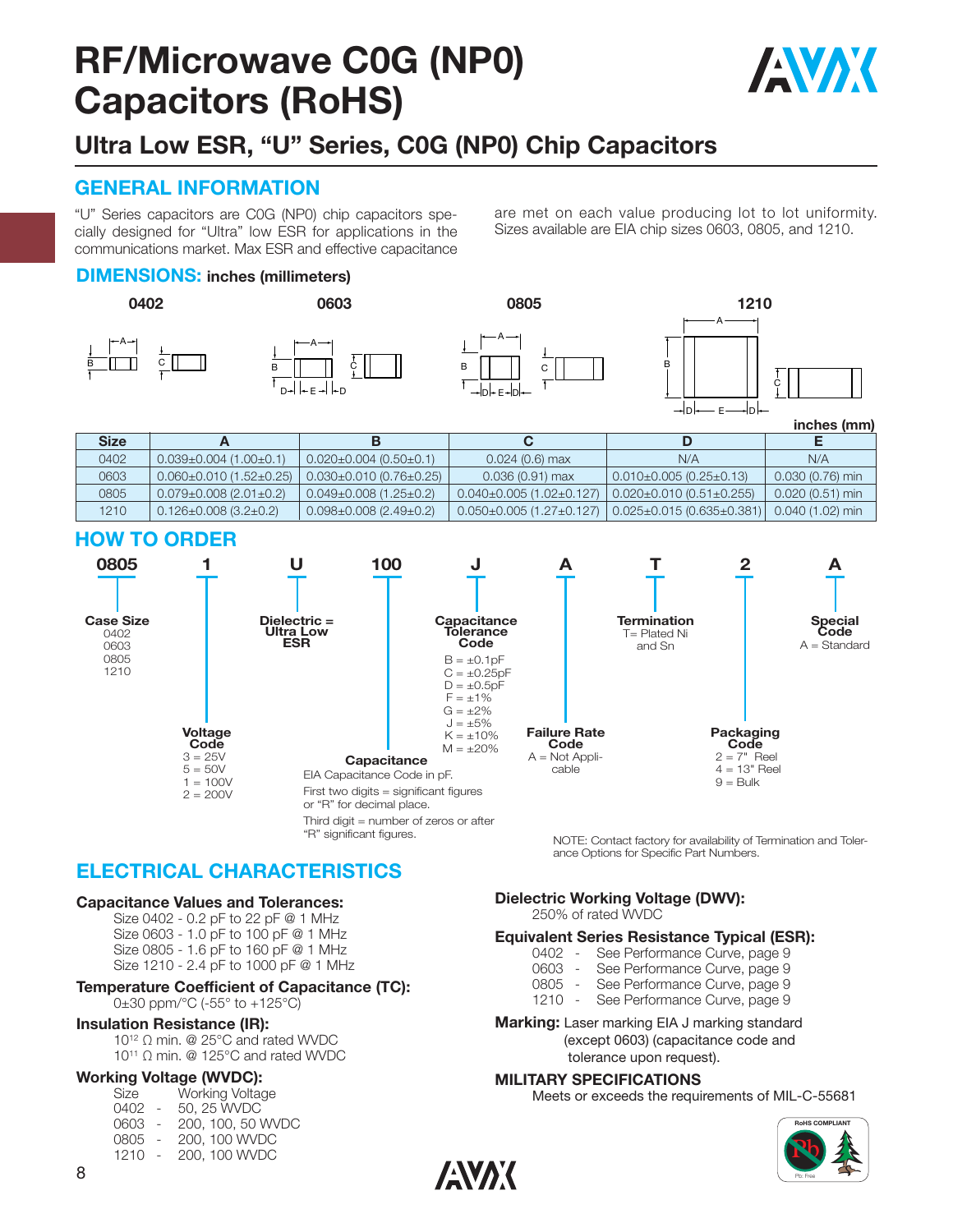# **RF/Microwave C0G (NP0) Capacitors (RoHS)**



**Ultra Low ESR, "U" Series, C0G (NP0) Chip Capacitors**

### **CAPACITANCE RANGE**

|     | Available                              |     | <b>Size</b> |     |     |
|-----|----------------------------------------|-----|-------------|-----|-----|
|     | Cap (pF) Tolerance 0402 0603 0805 1210 |     |             |     |     |
| 0.2 | B.C                                    | 50V | N/A         | N/A | N/A |
| 0.3 |                                        |     |             |     |     |
| 0.4 |                                        |     |             |     |     |
| 0.5 | B.C                                    |     |             |     |     |
| 0.6 | B.C.D                                  |     |             |     |     |
| 0.7 |                                        |     |             |     |     |
| 0.8 |                                        |     |             |     |     |
| 0.9 | $B, \dot{C}, D$                        |     |             |     |     |

| .          |                           |     |             |           |      |          |                         |     |             |      |           |            |                         |     |             |           |             |
|------------|---------------------------|-----|-------------|-----------|------|----------|-------------------------|-----|-------------|------|-----------|------------|-------------------------|-----|-------------|-----------|-------------|
|            | Available                 |     | <b>Size</b> |           |      |          | Available               |     | <b>Size</b> |      |           |            | Available               |     | <b>Size</b> |           |             |
|            | Cap (pF) Tolerance   0402 |     | 0603        | 0805      | 1210 |          | Cap (pF) Tolerance 0402 |     | 0603        | 0805 | 1210      |            | Cap (pF) Tolerance 0402 |     | 0603        | 0805      | 1210        |
| 1.0        | B, C, D                   | 50V | 200V        | 200V 200V |      | 7.5      | B, C, J, K, M           | 50V | 200V        |      | 200V 200V | 100        | F,G,J,K,M               | N/A | 100V        | 200V 200V |             |
| 1.1        |                           |     |             |           |      | 8.2      |                         |     |             |      |           | 110        |                         |     | 50V         |           |             |
| 1.2        |                           |     |             |           |      | 9.1      | B, C, J, K, M           |     |             |      |           | 120        |                         |     | 50V         |           |             |
| 1.3        |                           |     |             |           |      | 10       | F,G,J,K,M               |     |             |      |           | 130        |                         |     | N/A         | 200V      |             |
| 1.4        |                           |     |             |           |      | 11       |                         |     |             |      |           | 140        |                         |     |             | 100V      |             |
| 1.5        |                           |     |             |           |      | 12       |                         |     |             |      |           | 150        |                         |     |             |           |             |
| 1.6        |                           |     |             |           |      | 13       |                         |     |             |      |           | 160        |                         |     |             | 100V      |             |
| 1.7        |                           |     |             |           |      | 15       |                         |     |             |      |           | 180        |                         |     |             | N/A       |             |
| 1.8        |                           |     |             |           |      | 18       |                         |     | <b>200V</b> |      |           | 200        |                         |     |             |           |             |
| 1.9        |                           |     |             |           |      | 20       |                         |     | 100V        |      |           | 220        |                         |     |             |           |             |
| 2.0        |                           |     |             |           |      | 22       |                         |     |             |      |           | 270        |                         |     |             |           |             |
| 2.1        |                           |     |             |           |      | 24       |                         |     |             |      |           | 300        |                         |     |             |           |             |
| 2.2        |                           |     |             |           |      | 27       |                         |     |             |      |           | 330        |                         |     |             |           |             |
| 2.4        |                           |     |             |           |      | 30       |                         | 50V |             |      |           | 360        |                         |     |             |           |             |
| 2.7        |                           |     |             |           |      | 33       |                         | N/A |             |      |           | 390        |                         |     |             |           |             |
| 3.0        |                           |     |             |           |      | 36       |                         |     |             |      |           | 430        |                         |     |             |           | <b>200V</b> |
| 3.3        |                           |     |             |           |      | 39<br>43 |                         |     |             |      |           | 470        |                         |     |             |           | 100V        |
| 3.6        |                           |     |             |           |      | 47       |                         |     |             |      |           | 510<br>560 |                         |     |             |           |             |
| 3.9        |                           |     |             |           |      | 51       |                         |     |             |      |           | 620        |                         |     |             |           |             |
| 4.3        |                           |     |             |           |      | 56       |                         |     |             |      |           | 680        |                         |     |             |           |             |
| 4.7<br>5.1 |                           |     |             |           |      | 68       |                         |     |             |      |           | 750        |                         |     |             |           |             |
| 5.6        |                           |     |             |           |      | 75       |                         |     |             |      |           | 820        |                         |     |             |           |             |
| 6.2        | B, C, D                   |     |             |           |      | 82       |                         |     |             |      |           | 910        |                         |     |             |           |             |
| 6.8        | B, C, J, K, M             |     |             |           |      | 91       |                         |     |             |      |           | 1000       | F,G,J,K,M               |     |             |           |             |
|            |                           |     |             |           |      |          |                         |     |             |      |           |            |                         |     |             |           |             |

### **ULTRA LOW ESR, "U" SERIES**



Frequency (MHz)





**TYPICAL ESR vs. FREQUENCY 0603 "U" SERIES**



**TYPICAL ESR vs. FREQUENCY 1210 "U" SERIES**



**ESR Measured on the Boonton 34A**

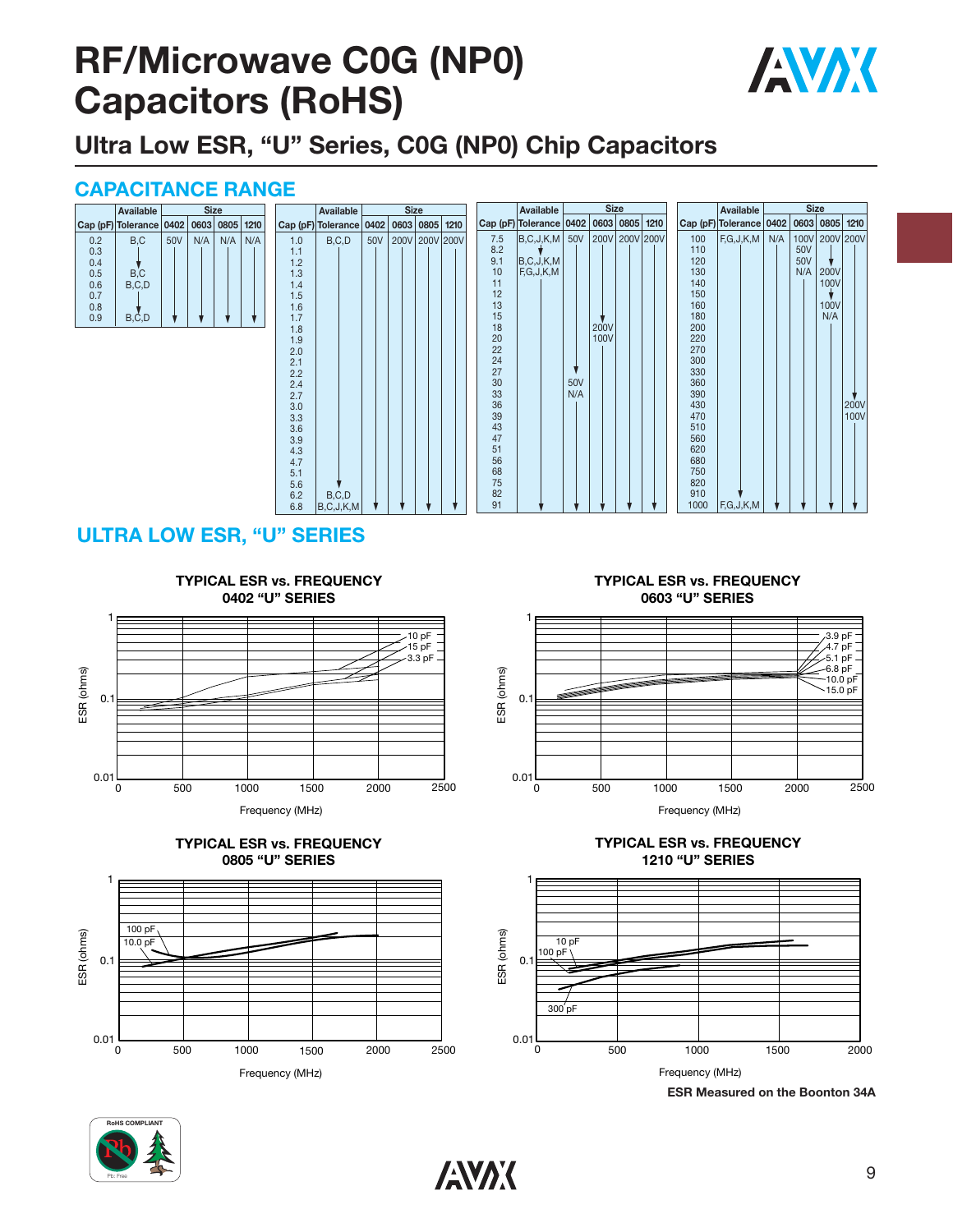**RF/Microwave C0G (NP0) Capacitors / WAX** 

**Ultra Low ESR, "U" Series, C0G (NP0) Chip Capacitors**



Eredneuc $\lambda$  (GHz)

**ANAK**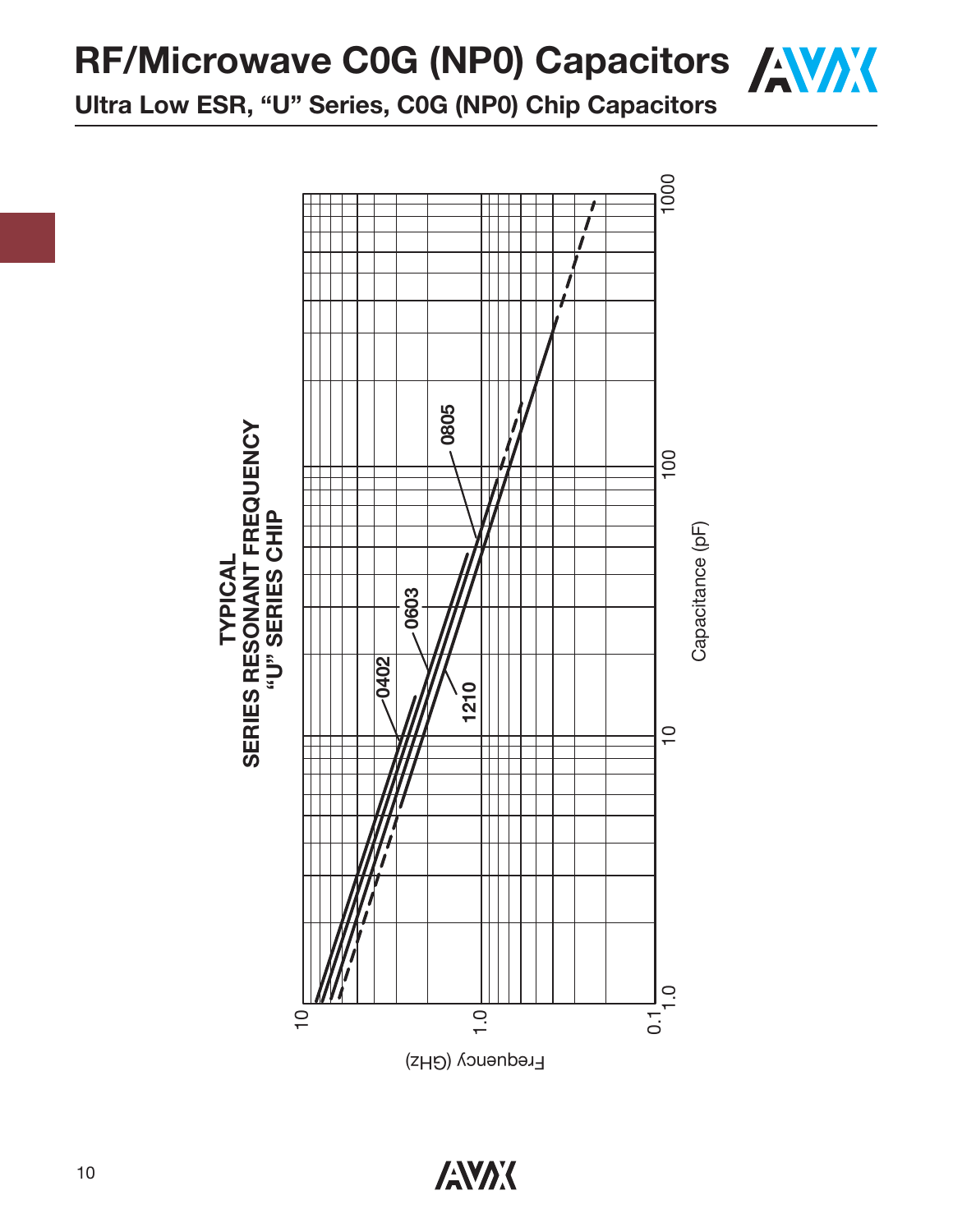# **RF/Microwave C0G (NP0) Capacitors (Sn/Pb)**



# **Ultra Low ESR, "U" Series, C0G (NP0) Chip Capacitors**

#### **GENERAL INFORMATION**

"U" Series capacitors are C0G (NP0) chip capacitors specially designed for "Ultra" low ESR for applications in the communications market. Max ESR and effective capacitance are met on each value producing lot to lot uniformity. Sizes available are EIA chip sizes 0603, 0805, and 1210.

#### **DIMENSIONS: inches (millimeters)**



**inches (mm)**

| <b>Size</b> |                                     |                                     |                                                                                |                                   |                   |
|-------------|-------------------------------------|-------------------------------------|--------------------------------------------------------------------------------|-----------------------------------|-------------------|
| 0402        | $0.039 \pm 0.004$ (1.00 $\pm$ 0.1)  | $0.020 \pm 0.004$ (0.50 $\pm$ 0.1)  | $0.024(0.6)$ max                                                               | N/A                               | N/A               |
| 0603        | $0.060 \pm 0.010$ (1.52 $\pm$ 0.25) | $0.030 \pm 0.010$ (0.76 $\pm$ 0.25) | $0.036(0.91)$ max                                                              | l 0.010±0.005 (0.25±0.13)         | $0.030(0.76)$ min |
| 0805        | $0.079 \pm 0.008$ (2.01 $\pm$ 0.2)  | $0.049 \pm 0.008$ (1.25 $\pm$ 0.2)  | $0.040\pm0.005$ (1.02 $\pm$ 0.127)                                             | $0.020 \pm 0.010(0.51 \pm 0.254)$ | $0.020(0.51)$ min |
| 1210        | $0.126 \pm 0.008$ (3.2 $\pm$ 0.2)   | $0.098\pm0.008(2.49\pm0.2)$         | $0.050\pm0.005$ (1.27 $\pm$ 0.127) $\pm$ 0.025 $\pm$ 0.015 (0.635 $\pm$ 0.381) |                                   | $0.040(1.02)$ min |

#### **HOW TO ORDER**



### **ELECTRICAL CHARACTERISTICS**

"R" significant figures.

#### **Capacitance Values and Tolerances:**

Size 0402 - 0.2 pF to 22 pF @ 1 MHz Size 0603 - 1.0 pF to 100 pF @ 1 MHz Size 0805 - 1.6 pF to 160 pF @ 1 MHz Size 1210 - 2.4 pF to 1000 pF @ 1 MHz

#### **Temperature Coefficient of Capacitance (TC):** 0±30 ppm/°C (-55° to +125°C)

**Insulation Resistance (IR):** 10<sup>12</sup> Ω min. @ 25°C and rated WVDC

10<sup>11</sup> Ω min. @ 125°C and rated WVDC

#### **Working Voltage (WVDC):**

| Size |                          | Working Voltage   |
|------|--------------------------|-------------------|
| 0402 | $\sim$                   | 50, 25 WVDC       |
| 0603 | $\sim$                   | 200, 100, 50 WVDC |
| 0805 | $\overline{\phantom{a}}$ | 200, 100 WVDC     |
| 1210 | $\sim$                   | 200, 100 WVDC     |
|      |                          |                   |

### **Dielectric Working Voltage (DWV):**

250% of rated WVDC

#### **Equivalent Series Resistance Typical (ESR):**

- 0402 See Performance Curve, page 12<br>0603 See Performance Curve, page 12
- 0603 See Performance Curve, page 12<br>0805 See Performance Curve, page 12
- 0805 See Performance Curve, page 12<br>1210 See Performance Curve, page 12
- See Performance Curve, page 12

**Marking:** Laser marking EIA J marking standard (except 0603) (capacitance code and tolerance upon request).

#### **MILITARY SPECIFICATIONS**

Meets or exceeds the requirements of MIL-C-55681

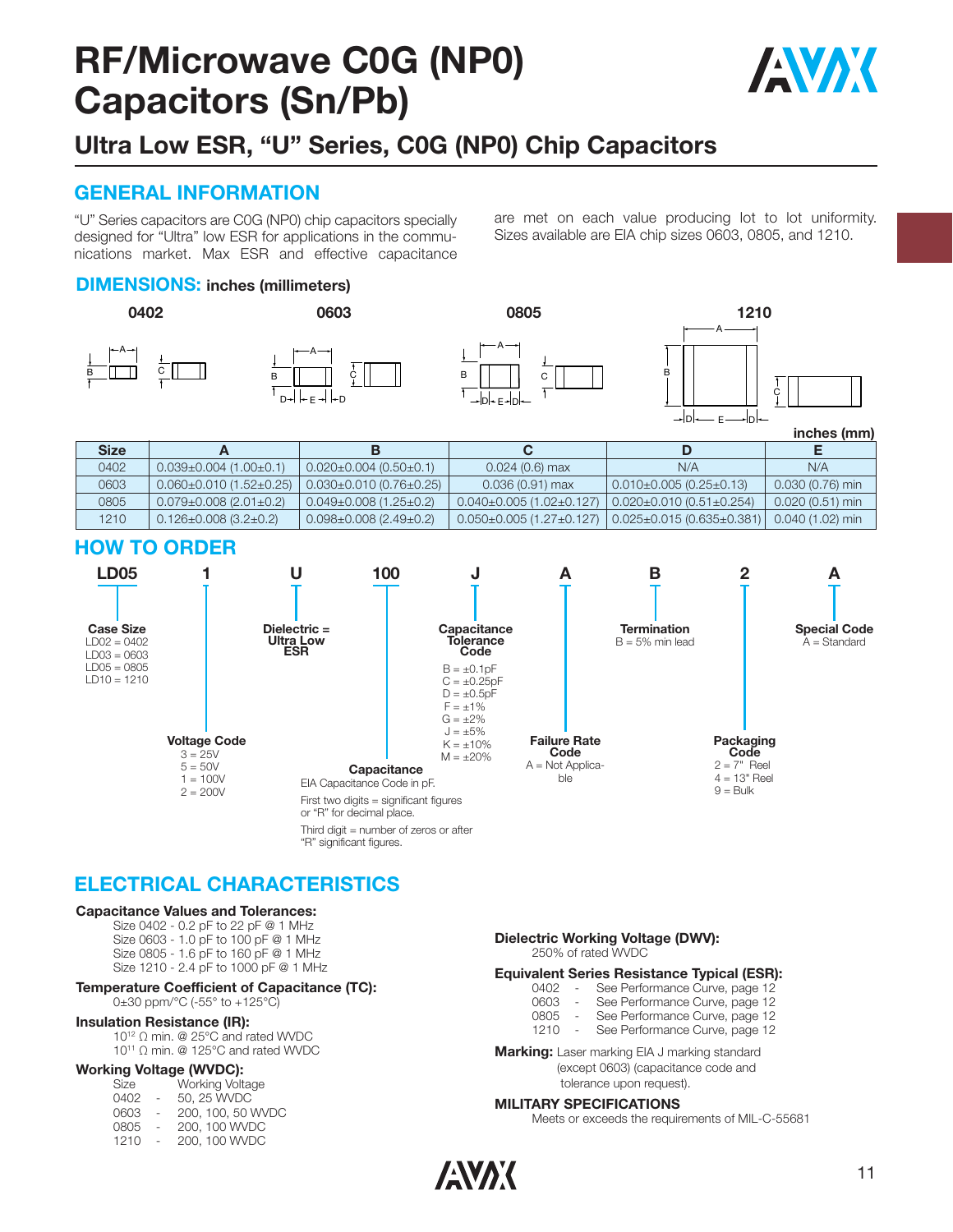# **RF/Microwave C0G (NP0) Capacitors (Sn/Pb)**



**Ultra Low ESR, "U" Series, C0G (NP0) Chip Capacitors**

#### **CAPACITANCE RANGE**

|     | Available                              | <b>Size</b> |     |     |     |  |  |
|-----|----------------------------------------|-------------|-----|-----|-----|--|--|
|     | Cap (pF) Tolerance LD02 LD03 LD05 LD10 |             |     |     |     |  |  |
| 0.2 | B.C                                    | 50V         | N/A | N/A | N/A |  |  |
| 0.3 |                                        |             |     |     |     |  |  |
| 0.4 |                                        |             |     |     |     |  |  |
| 0.5 | B,C                                    |             |     |     |     |  |  |
| 0.6 | B.C.D                                  |             |     |     |     |  |  |
| 0.7 |                                        |             |     |     |     |  |  |
| 0.8 |                                        |             |     |     |     |  |  |
| 0.9 | $B, \dot{C}, D$                        |             |     |     |     |  |  |

|            | Available                              |     | <b>Size</b> |           |  |          | Available                   |     |                 |
|------------|----------------------------------------|-----|-------------|-----------|--|----------|-----------------------------|-----|-----------------|
|            | Cap (pF) Tolerance LD02 LD03 LD05 LD10 |     |             |           |  |          | Cap (pF) Tolerance LD02 LD0 |     |                 |
| 1.0        | B, C, D                                | 50V | 200V        | 200V 200V |  | 7.5      | B, C, J, K, M               | 50V | 200             |
| 1.1        |                                        |     |             |           |  | 8.2      |                             |     |                 |
| 1.2        |                                        |     |             |           |  | 9.1      | B, C, J, K, M               |     |                 |
| 1.3        |                                        |     |             |           |  | 10       | F,G,J,K,M                   |     |                 |
| 1.4        |                                        |     |             |           |  | 11       |                             |     |                 |
| 1.5        |                                        |     |             |           |  | 12       |                             |     |                 |
| 1.6        |                                        |     |             |           |  | 13       |                             |     |                 |
| 1.7        |                                        |     |             |           |  | 15       |                             |     |                 |
| 1.8        |                                        |     |             |           |  | 18       |                             |     | 20C             |
| 1.9        |                                        |     |             |           |  | 20       |                             |     | 10 <sub>C</sub> |
| 2.0        |                                        |     |             |           |  | 22<br>24 |                             |     |                 |
| 2.1        |                                        |     |             |           |  | 27       |                             |     |                 |
| 2.2<br>2.4 |                                        |     |             |           |  | 30       |                             | 50V |                 |
| 2.7        |                                        |     |             |           |  | 33       |                             | N/A |                 |
| 3.0        |                                        |     |             |           |  | 36       |                             |     |                 |
| 3.3        |                                        |     |             |           |  | 39       |                             |     |                 |
| 3.6        |                                        |     |             |           |  | 43       |                             |     |                 |
| 3.9        |                                        |     |             |           |  | 47       |                             |     |                 |
| 4.3        |                                        |     |             |           |  | 51       |                             |     |                 |
| 4.7        |                                        |     |             |           |  | 56       |                             |     |                 |
| 5.1        |                                        |     |             |           |  | 68       |                             |     |                 |
| 5.6        |                                        |     |             |           |  | 75       |                             |     |                 |
| 6.2        | B, C, D                                |     |             |           |  | 82       |                             |     |                 |
| 6.8        | B, C, J, K, M                          |     |             |           |  | 91       |                             |     |                 |
|            |                                        |     |             |           |  |          |                             |     |                 |

|                                                                                                                                                       | Available                               |                   | <b>Size</b>         |                |  |                                                                                                                                                                              |
|-------------------------------------------------------------------------------------------------------------------------------------------------------|-----------------------------------------|-------------------|---------------------|----------------|--|------------------------------------------------------------------------------------------------------------------------------------------------------------------------------|
|                                                                                                                                                       | Cap (pF) Tolerance LD02 LD03 LD05 LD10  |                   |                     |                |  | Cap (p                                                                                                                                                                       |
| 7.5<br>8.2<br>9.1<br>10<br>11<br>12<br>13<br>15<br>18<br>20<br>22<br>24<br>27<br>30<br>33<br>36<br>39<br>43<br>47<br>51<br>56<br>68<br>75<br>82<br>91 | B, C, J, K, M<br>B.C.J,K,M<br>F,G,J,K,M | 50V<br>50V<br>N/A | <b>200V</b><br>100V | 200V 200V 200V |  | 100<br>110<br>120<br>130<br>140<br>150<br>160<br>180<br>200<br>220<br>270<br>300<br>330<br>360<br>390<br>430<br>470<br>510<br>560<br>620<br>680<br>750<br>820<br>910<br>1000 |



### **ULTRA LOW ESR, "U" SERIES**







**TYPICAL ESR vs. FREQUENCY 0603 "U" SERIES**







**ESR Measured on the Boonton 34A**

**ANAK**